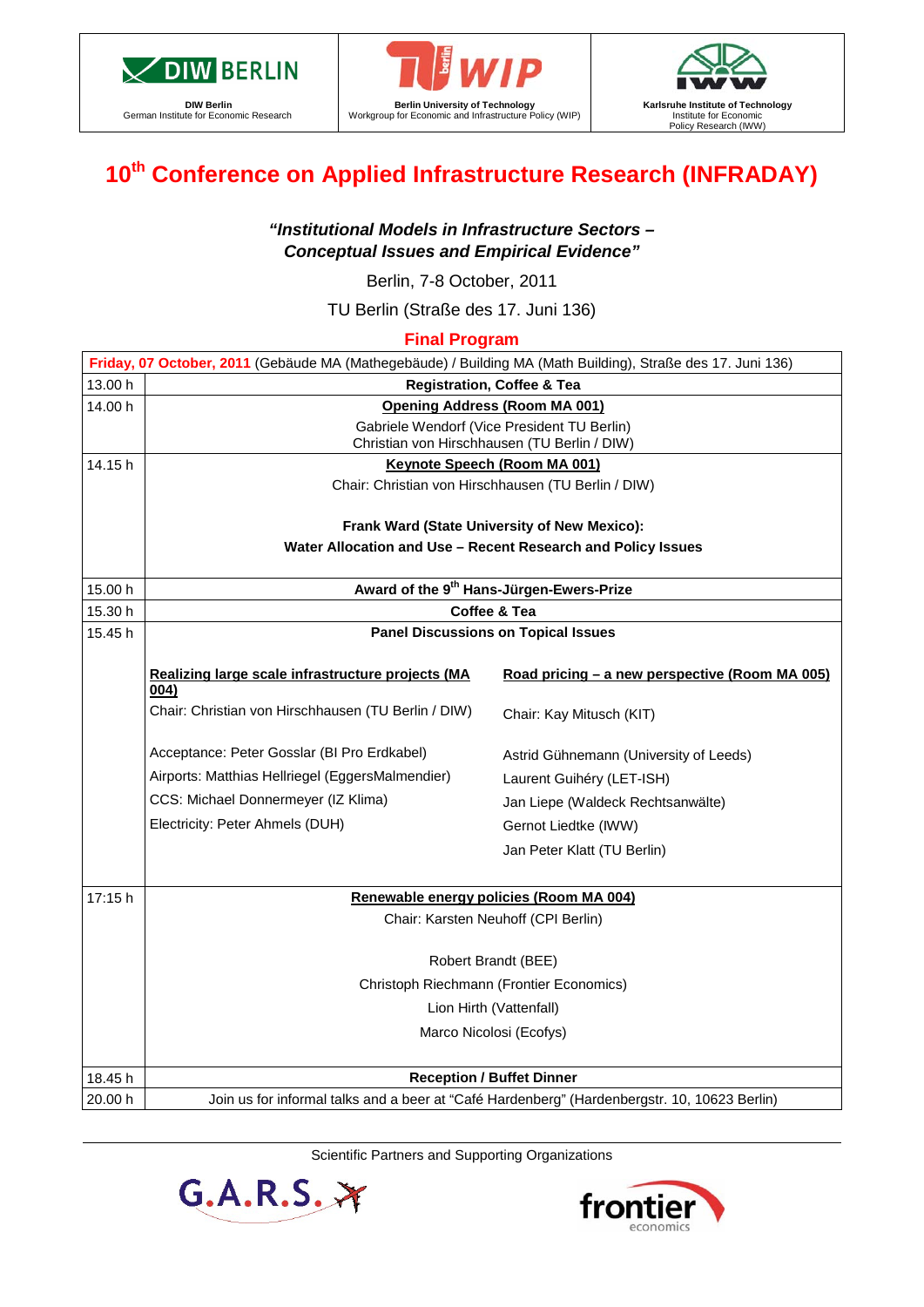

**DIW Berlin** German Institute for Economic Research



**Berlin University of Technology** Workgroup for Economic and Infrastructure Policy (WIP)



## **10th Conference on Applied Infrastructure Research (INFRADAY)**

#### **Final Program**

|         | Saturday, 8 October, 2011 (Gebäude MA (Mathegebäude) / Building MA (Math Building), Straße des 17. Juni 136)                                                                                                                                                                                                                                                                                                                                                                                                                                                                                                                                                                                                                                             |                                                                                                                                                                                                                                                                                                                                                                                                                                                                                                                                                                                                                                                                                                                                                                                       |                                                                                                                                                                                                                                                                                                                                                                                                                                                                                                                                                                                                                                                                                                                                                                                              |                                                                                                                                                                                                                                                                                                                                                                                                                                                                                                                                                                                                                |  |  |  |  |  |  |  |
|---------|----------------------------------------------------------------------------------------------------------------------------------------------------------------------------------------------------------------------------------------------------------------------------------------------------------------------------------------------------------------------------------------------------------------------------------------------------------------------------------------------------------------------------------------------------------------------------------------------------------------------------------------------------------------------------------------------------------------------------------------------------------|---------------------------------------------------------------------------------------------------------------------------------------------------------------------------------------------------------------------------------------------------------------------------------------------------------------------------------------------------------------------------------------------------------------------------------------------------------------------------------------------------------------------------------------------------------------------------------------------------------------------------------------------------------------------------------------------------------------------------------------------------------------------------------------|----------------------------------------------------------------------------------------------------------------------------------------------------------------------------------------------------------------------------------------------------------------------------------------------------------------------------------------------------------------------------------------------------------------------------------------------------------------------------------------------------------------------------------------------------------------------------------------------------------------------------------------------------------------------------------------------------------------------------------------------------------------------------------------------|----------------------------------------------------------------------------------------------------------------------------------------------------------------------------------------------------------------------------------------------------------------------------------------------------------------------------------------------------------------------------------------------------------------------------------------------------------------------------------------------------------------------------------------------------------------------------------------------------------------|--|--|--|--|--|--|--|
| 8.00 h  |                                                                                                                                                                                                                                                                                                                                                                                                                                                                                                                                                                                                                                                                                                                                                          |                                                                                                                                                                                                                                                                                                                                                                                                                                                                                                                                                                                                                                                                                                                                                                                       | <b>Registration, Coffee &amp; Tea</b>                                                                                                                                                                                                                                                                                                                                                                                                                                                                                                                                                                                                                                                                                                                                                        |                                                                                                                                                                                                                                                                                                                                                                                                                                                                                                                                                                                                                |  |  |  |  |  |  |  |
| 9.00h   | <b>Keynote Speech (Room MA 001)</b><br>Chair: Astrid Cullmann (DIW)                                                                                                                                                                                                                                                                                                                                                                                                                                                                                                                                                                                                                                                                                      |                                                                                                                                                                                                                                                                                                                                                                                                                                                                                                                                                                                                                                                                                                                                                                                       |                                                                                                                                                                                                                                                                                                                                                                                                                                                                                                                                                                                                                                                                                                                                                                                              |                                                                                                                                                                                                                                                                                                                                                                                                                                                                                                                                                                                                                |  |  |  |  |  |  |  |
|         | David Saal (Aston Centre for Critical Infrastructure and Services):                                                                                                                                                                                                                                                                                                                                                                                                                                                                                                                                                                                                                                                                                      |                                                                                                                                                                                                                                                                                                                                                                                                                                                                                                                                                                                                                                                                                                                                                                                       |                                                                                                                                                                                                                                                                                                                                                                                                                                                                                                                                                                                                                                                                                                                                                                                              |                                                                                                                                                                                                                                                                                                                                                                                                                                                                                                                                                                                                                |  |  |  |  |  |  |  |
|         | Vertical and Horizontal Cost Relationships in the Water and Electricity Sectors: Recent Empirical<br><b>Evidence and Its Policy Implications</b>                                                                                                                                                                                                                                                                                                                                                                                                                                                                                                                                                                                                         |                                                                                                                                                                                                                                                                                                                                                                                                                                                                                                                                                                                                                                                                                                                                                                                       |                                                                                                                                                                                                                                                                                                                                                                                                                                                                                                                                                                                                                                                                                                                                                                                              |                                                                                                                                                                                                                                                                                                                                                                                                                                                                                                                                                                                                                |  |  |  |  |  |  |  |
| 9.45 h  | <b>Regulation I</b><br>(Room MA 041)                                                                                                                                                                                                                                                                                                                                                                                                                                                                                                                                                                                                                                                                                                                     | <b>Organizational Models</b><br>(Room MA 042)                                                                                                                                                                                                                                                                                                                                                                                                                                                                                                                                                                                                                                                                                                                                         | <b>Efficiency Analysis</b><br>(Room MA 043)                                                                                                                                                                                                                                                                                                                                                                                                                                                                                                                                                                                                                                                                                                                                                  | Water I<br>(Room MA 004)                                                                                                                                                                                                                                                                                                                                                                                                                                                                                                                                                                                       |  |  |  |  |  |  |  |
|         | Chair: Perez<br>Guerriero, Carmine (Univ.<br>Amsterdam): The Political Economy<br>of (De)Regulation: Theory and<br>Evidence from the U.S Electricity<br>Market.<br>Neuhoff, Karsten / Boyd, Rodney<br>(CPI Berlin): Regulatory impact on<br>EU infrastructure investments.<br>Mulder, Machiel / Winters, Jan<br>Kees (NMA): Market power in<br>infrastructures: Regulation versus<br>competition law.<br>Rious, Vincent / Saguan, Marcelo<br>(Microeconomix) / Glachant, Jean-<br>Michel / Khalfallah, Haikel / Perez,<br>Yannick (Florence School of<br><b>Regulation, European University</b><br>Institute): Incentive regulation with<br>imperfect regulators in the gas and<br>electricity sectors. Do we really know<br>how to apply it in reality? | Chair: Meunier<br>Myagkota, Anya (Tilburg<br>University): Optimal government<br>auction design for offshore wind<br>procurement: Can transmission<br>subsidies spur competition?<br>Odoemena, Anthony Tochukwu /<br>Masahide, Horita (University of<br>Tokyo): Governmental commitment,<br>dynamic inconsistency and<br>opportunism in public-private<br>partnership (PPP) for infrastructure.<br><b>Moszoro, Marian (IESE Business)</b><br>School) / Spiller, Pablo (University<br>of California): Third-party<br>opportunism and the theory of public<br>contracts: operationalization and<br>applications.<br>Meunier, David (Université Paris-<br>Est): Pricing infrastructure under<br>imperfect competition for service<br>provision - does the organizational<br>model matter? | Chair: Saal<br>Sander, Carsten (Univ. Muenster):<br>Cooperations between municipal<br>utilities.<br>Nieswand, Maria / Neumann Anne /<br>Torben Schubert (DIW): Improving<br>Regulatory Benchmarking Models by<br>Restriction Tests: An Application to<br><b>US Natural Gas Transmission</b><br>Companies.<br>Böckers, Veit / Heimeshoff, Ulrich<br>(Düsseldorf Institute for<br><b>Competition Economics): Pitfalls in</b><br>empirical spatial market delineation:<br>Impact of false estimation on market<br>power in European power markets.<br>Triebs, Thomas / Saal, David<br>(Aston University) / Arocena,<br>Pablo (Public University of<br>Navarra) / Kumbhakar, Subal<br>(State University of New York):<br>Estimating economies of scale and<br>scope using a flexible technology. | Chair: Müller<br>Francis, Rob / Wilson, Anna<br>(Frontier Economics): Reforming<br>water resource management to<br>facilitate trade and investment.<br>Rehberg, Jörg (BDEW): Customers'<br>balance - a transparency initiative of<br>the German water sector.<br>Müller, Nicole Annett (IWW):<br>Regulation of the water industry and<br>competition in water markets - the<br>case of Scotland (UK).                                                                                                                                                                                                          |  |  |  |  |  |  |  |
|         |                                                                                                                                                                                                                                                                                                                                                                                                                                                                                                                                                                                                                                                                                                                                                          |                                                                                                                                                                                                                                                                                                                                                                                                                                                                                                                                                                                                                                                                                                                                                                                       |                                                                                                                                                                                                                                                                                                                                                                                                                                                                                                                                                                                                                                                                                                                                                                                              |                                                                                                                                                                                                                                                                                                                                                                                                                                                                                                                                                                                                                |  |  |  |  |  |  |  |
| 11.15 h |                                                                                                                                                                                                                                                                                                                                                                                                                                                                                                                                                                                                                                                                                                                                                          |                                                                                                                                                                                                                                                                                                                                                                                                                                                                                                                                                                                                                                                                                                                                                                                       | Coffee & Tea, Refreshments, Snacks                                                                                                                                                                                                                                                                                                                                                                                                                                                                                                                                                                                                                                                                                                                                                           |                                                                                                                                                                                                                                                                                                                                                                                                                                                                                                                                                                                                                |  |  |  |  |  |  |  |
| 11.45 h | <b>Regulation II</b><br>(Room MA 041)<br>Chair: Mulder                                                                                                                                                                                                                                                                                                                                                                                                                                                                                                                                                                                                                                                                                                   | <b>Transport I</b><br>(Room MA 042)<br>Chair: Augustin                                                                                                                                                                                                                                                                                                                                                                                                                                                                                                                                                                                                                                                                                                                                | Investment<br>(Room MA 043)<br>Chair: Naumann                                                                                                                                                                                                                                                                                                                                                                                                                                                                                                                                                                                                                                                                                                                                                | Water II - Efficiency Analysis<br>(Room MA 004)<br>Chair: Zschille<br>Maziotis, Alexandros / Saal, David /<br>Thanassoulis, Emmanuel (Aston<br>Business School): A panel based<br>profit decomposition technique to<br>identify the sources of profit change<br>in the English and Welsh water and<br>sewerage companies.<br>Porcher, Simon / Le Lannier, Aude<br>(IAE Sorbonne Business School):<br>Efficiency in the public and private<br>French water industry: Prospects for<br>benchmarking.<br>Zschille, Michael (DIW Berlin):<br>Analyzing the potential gains from<br>mergers in German water supply. |  |  |  |  |  |  |  |
|         | Duckworth, Martin / Batchelor,<br>Jayanthi (Frontier Economics):<br>Next generation costing: Approaches<br>to the regulatory costing of next<br>generation telecommunications<br>access networks.<br>Shutova, Natalia / Deffains, Bruno /<br>Benzoni, Laurent (Université<br>Pantheon-Assas): Optimal<br>regulatory policy of fibre deployment.                                                                                                                                                                                                                                                                                                                                                                                                          | Zhang, Li / Matteis, Tilman (KIT):<br>Congestion costs and infrastructure<br>development: A simulation case<br>study.<br>Elliott, Dan / Smith, Ron / Campos,<br>Luis (Frontier Economics):<br>Empirical analysis of road travel time.<br>Bange, Cornelia (KIT): Road user<br>charges on four-lane federal roads.                                                                                                                                                                                                                                                                                                                                                                                                                                                                      | Volker, Leentje / van der Lei, Telli /<br>Ligtvoet, Andreas / Herder, Paulien<br>(Delft University of Technology):<br>Developing a maturity model for<br>infrastructure asset management<br>processes.<br>Naumann, René / Peterson,<br>Thomas (KCW): Alternative<br>financing of rail networks.<br>Mizuno, Keizo (Kwansei Gakuin                                                                                                                                                                                                                                                                                                                                                                                                                                                             |                                                                                                                                                                                                                                                                                                                                                                                                                                                                                                                                                                                                                |  |  |  |  |  |  |  |
|         | Rious, Vincent (Microeconomix) /<br>Perez, Yannick (University Paris-<br>Sud): What type(s) of support<br>schemes for storage in island power<br>systems?<br>Blijswijk, Martti J. (TU Delft):<br>Managing congestion in the Dutch<br>transmission grid.                                                                                                                                                                                                                                                                                                                                                                                                                                                                                                  |                                                                                                                                                                                                                                                                                                                                                                                                                                                                                                                                                                                                                                                                                                                                                                                       | University) / Yoshino, Ichiro<br>(Nagoya University): Distorted<br>access regulation with strategic<br>investments: Regulatory<br>noncommitment and spillovers<br>revisited.                                                                                                                                                                                                                                                                                                                                                                                                                                                                                                                                                                                                                 |                                                                                                                                                                                                                                                                                                                                                                                                                                                                                                                                                                                                                |  |  |  |  |  |  |  |
| 13.15h  |                                                                                                                                                                                                                                                                                                                                                                                                                                                                                                                                                                                                                                                                                                                                                          |                                                                                                                                                                                                                                                                                                                                                                                                                                                                                                                                                                                                                                                                                                                                                                                       | Lunch                                                                                                                                                                                                                                                                                                                                                                                                                                                                                                                                                                                                                                                                                                                                                                                        |                                                                                                                                                                                                                                                                                                                                                                                                                                                                                                                                                                                                                |  |  |  |  |  |  |  |
| 14.15 h | Keynote Speech (Room MA 001)<br>Ottmar Edenhofer (IPCC, PIK, TU Berlin):<br>Sustainable Climate Policies: The Infrastructure Challenge                                                                                                                                                                                                                                                                                                                                                                                                                                                                                                                                                                                                                   |                                                                                                                                                                                                                                                                                                                                                                                                                                                                                                                                                                                                                                                                                                                                                                                       |                                                                                                                                                                                                                                                                                                                                                                                                                                                                                                                                                                                                                                                                                                                                                                                              |                                                                                                                                                                                                                                                                                                                                                                                                                                                                                                                                                                                                                |  |  |  |  |  |  |  |
| 15.00 h | <b>Electricity I</b>                                                                                                                                                                                                                                                                                                                                                                                                                                                                                                                                                                                                                                                                                                                                     | <b>GARS Air I</b>                                                                                                                                                                                                                                                                                                                                                                                                                                                                                                                                                                                                                                                                                                                                                                     | Modeling                                                                                                                                                                                                                                                                                                                                                                                                                                                                                                                                                                                                                                                                                                                                                                                     | Water III                                                                                                                                                                                                                                                                                                                                                                                                                                                                                                                                                                                                      |  |  |  |  |  |  |  |
| 16.45 h |                                                                                                                                                                                                                                                                                                                                                                                                                                                                                                                                                                                                                                                                                                                                                          | Transport II<br>Coffee & Tea, Refreshments, Snacks                                                                                                                                                                                                                                                                                                                                                                                                                                                                                                                                                                                                                                                                                                                                    |                                                                                                                                                                                                                                                                                                                                                                                                                                                                                                                                                                                                                                                                                                                                                                                              |                                                                                                                                                                                                                                                                                                                                                                                                                                                                                                                                                                                                                |  |  |  |  |  |  |  |
|         |                                                                                                                                                                                                                                                                                                                                                                                                                                                                                                                                                                                                                                                                                                                                                          |                                                                                                                                                                                                                                                                                                                                                                                                                                                                                                                                                                                                                                                                                                                                                                                       |                                                                                                                                                                                                                                                                                                                                                                                                                                                                                                                                                                                                                                                                                                                                                                                              |                                                                                                                                                                                                                                                                                                                                                                                                                                                                                                                                                                                                                |  |  |  |  |  |  |  |
| 17.00 h | <b>GARS Air II</b><br>Water IV<br><b>Transport III</b><br><b>Natural Gas</b><br><b>Electricity II</b>                                                                                                                                                                                                                                                                                                                                                                                                                                                                                                                                                                                                                                                    |                                                                                                                                                                                                                                                                                                                                                                                                                                                                                                                                                                                                                                                                                                                                                                                       |                                                                                                                                                                                                                                                                                                                                                                                                                                                                                                                                                                                                                                                                                                                                                                                              |                                                                                                                                                                                                                                                                                                                                                                                                                                                                                                                                                                                                                |  |  |  |  |  |  |  |

Scientific Partners and Supporting Organizations